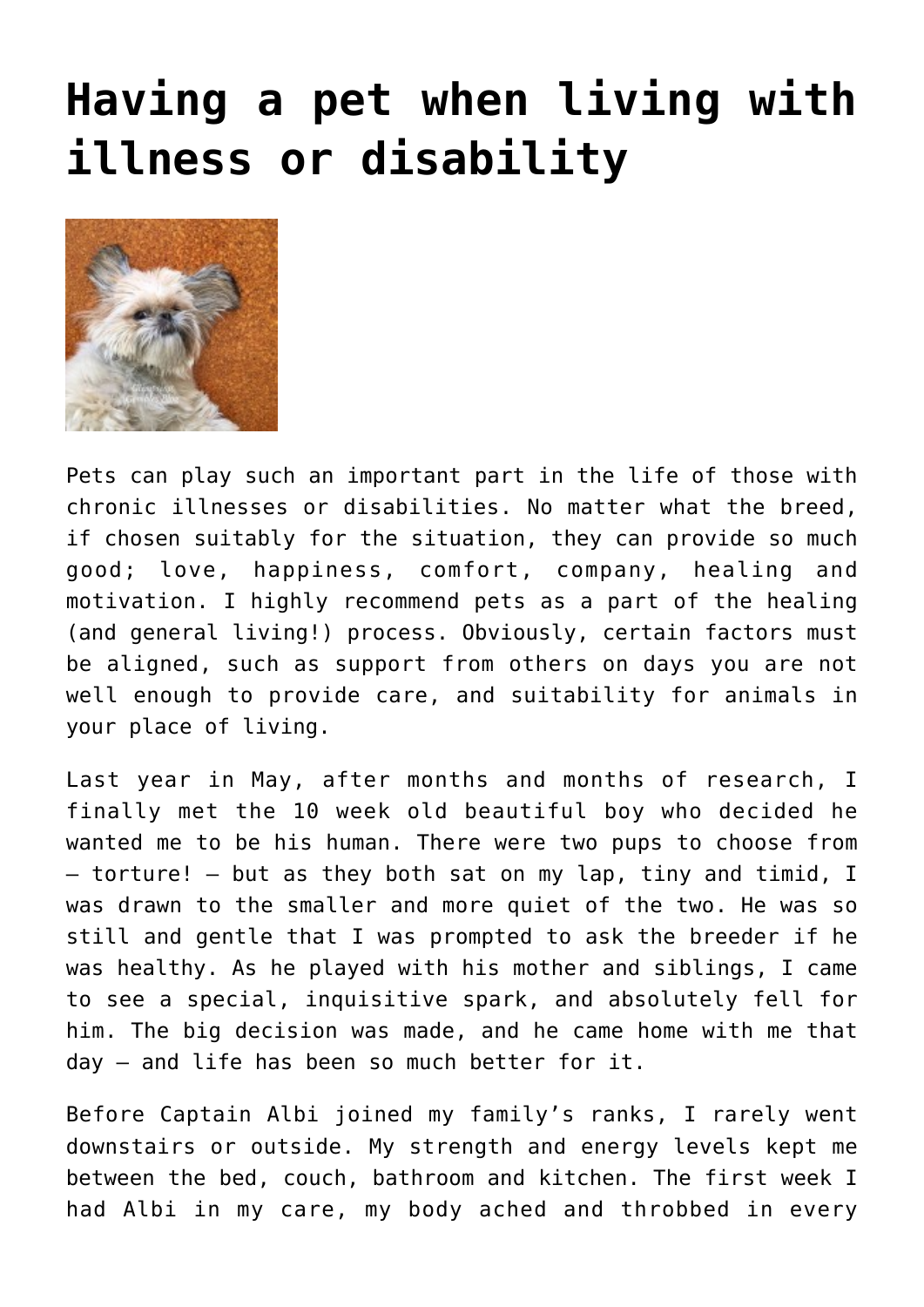muscle! He was only 1.8 kilograms, but bending, lifting, squatting and walking up and downstairs, all tormented my inactive body. However as the days went by, my strength increased, born out of the necessity to care for the cutest ball of fluff who needed frequent garden trips, brushing, feeding and vet visits. Such simple activities, but major physio for me. Now, a year on, I find stairs much easier, I sit outside and enjoy the sunshine more often, and I am slightly less weak – all thanks to my tiny boy (who now proudly weighs in at 4.8 kilograms!). We also go for short walks from time to time when I am up to it. Having someone who motivates you to go to the park (perhaps out of guilt!) can go a long way; just be mindful of not overdoing it.

The happiness, love, comfort and company that he provides me is immeasurable. We have established a routine whereby, after his morning walk with my mum, and breakfast, he comes into my room, and snuggles in for a sleep. His favourite spot is pressing up to my back, with his head on my pillow! Many days, I wake up hanging painfully off the bed, having been pushed by the tiny mound of cuteness nearly off my double bed! However, how can you not be happy when you begin the day with such a lovely being cuddled up to you? I really can't imagine anything better!



He is so patient; he knows now that I sleep late, and he rarely intentionally wakes me now. When I do move, he is so excited and showers me with licks. I can tell he is keen to get up, but has quietly waited for me (although, sometimes he is so sleepy he doesn't want to move, but always follows me). For the rest of the day, he Is my shadow. He loves my family,